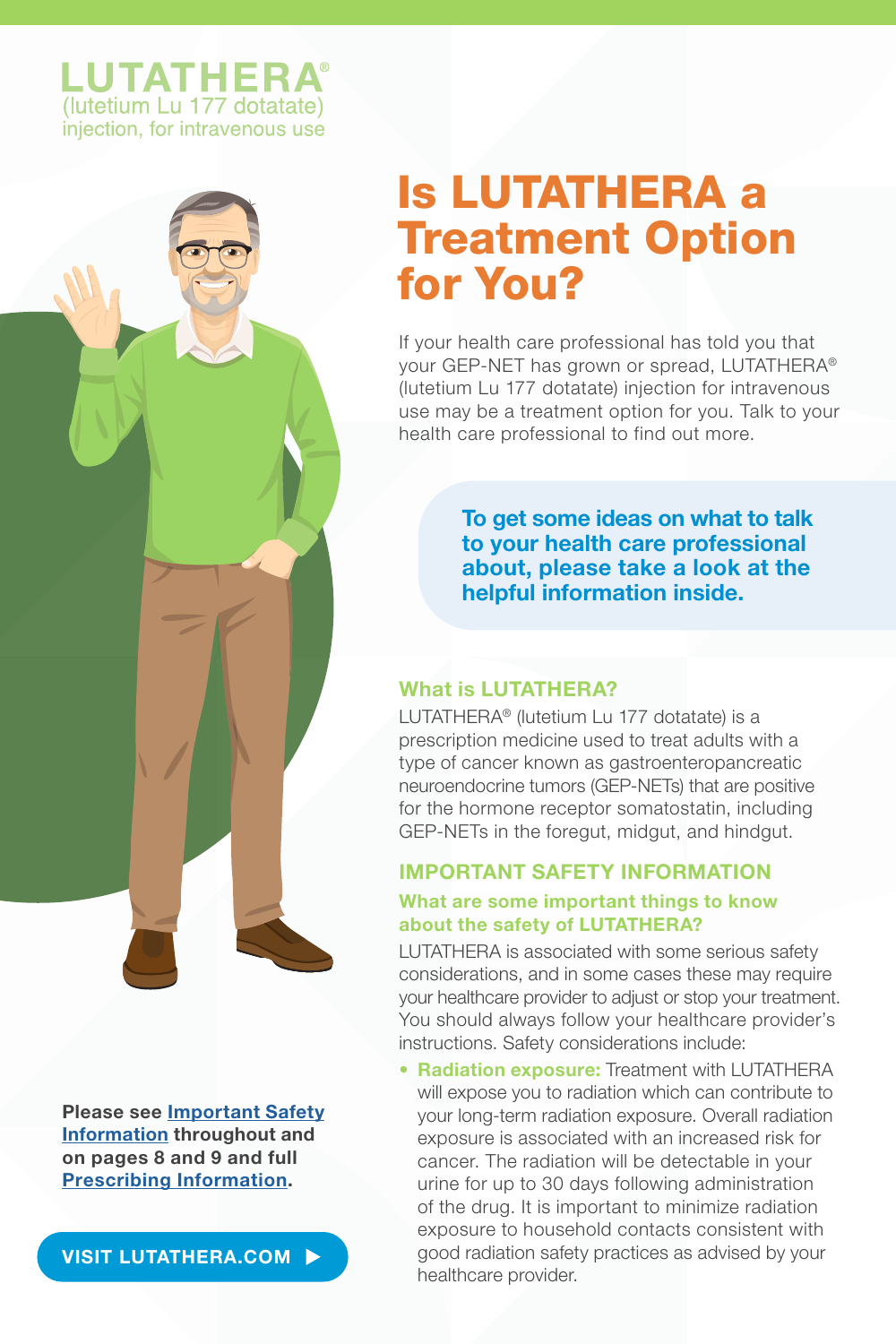## Medication History

Your health care professional will typically ask about any medications you are currently taking or those you have taken in the past, and your experience with each of them. It may be helpful to write down any medications you are taking, including prescriptions, over-the-counter medicines, and vitamins.



### IMPORTANT SAFETY INFORMATION (continued)

#### What are some important things to know about the safety of LUTATHERA? (continued)

• Bone marrow problems: Treatment with LUTATHERA® (lutetium Lu 177 dotatate) injection for intravenous use increases the risk of myelosuppression, a condition in which bone marrow activity is decreased, resulting in a drop in blood cell counts. You may experience blood-related side effects such as low red blood cells (anemia), low numbers of cells that are responsible for blood clotting (thrombocytopenia), and low numbers of white blood cells (neutropenia). Speak with your healthcare provider if you experience any signs or symptoms of infection, fever, chills, dizziness, shortness of breath or increased bleeding or bruising. Your healthcare provider may need to adjust or stop your treatment accordingly.

Please se[e Important Safety Information](#page-7-0) throughout and on pages 8 and 9 and ful[l Prescribing Information.](https://www.novartis.us/sites/www.novartis.us/files/lutathera.pdf)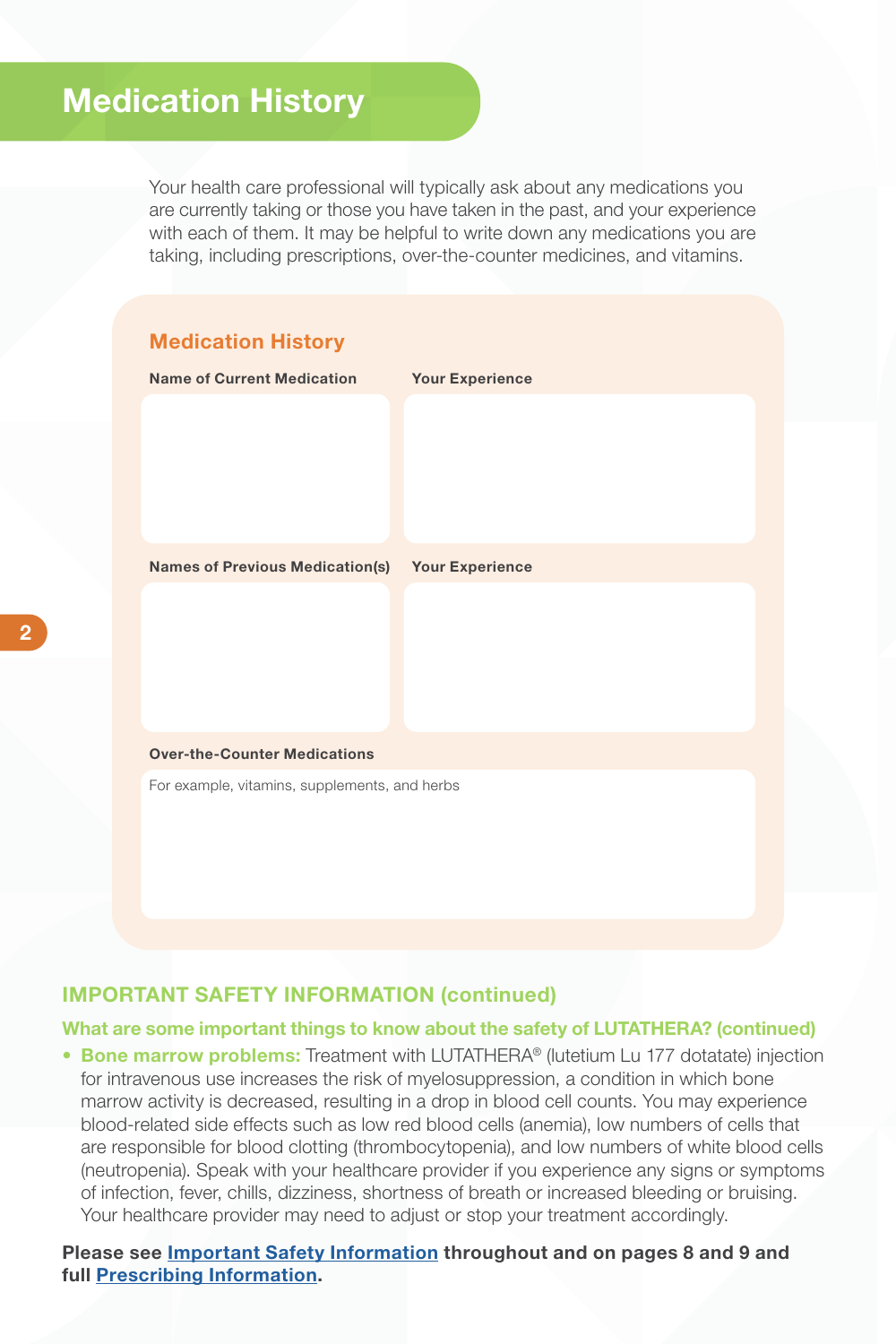You should speak to your health care professional about treatment options that may be appropriate for you.

What do you want out of your next treatment option?

Any other questions or concerns you may have?

## IMPORTANT SAFETY INFORMATION (continued)

#### What are some important things to know about the safety of LUTATHERA? (continued)

• Secondary bone marrow and blood cancers: Other serious conditions that you may develop as a direct result of treatment with LUTATHERA® (lutetium Lu 177 dotatate) injection for intravenous use include blood and bone marrow disorders known as secondary myelodysplastic syndrome and cancer known as acute leukemia. Your healthcare provider will routinely check your blood cell counts and tell you if they are too low or too high.

Please se[e Important Safety Information t](#page-7-0)hroughout and on pages 8 and 9 and ful[l Prescribing Information.](https://www.novartis.us/sites/www.novartis.us/files/lutathera.pdf)

[VISIT LUTATHERA.COM](https://www.lutathera.com)  $\blacktriangleright$ 

**UTATHE** (lutetium Lu 177 dotatate) injection, for intravenous use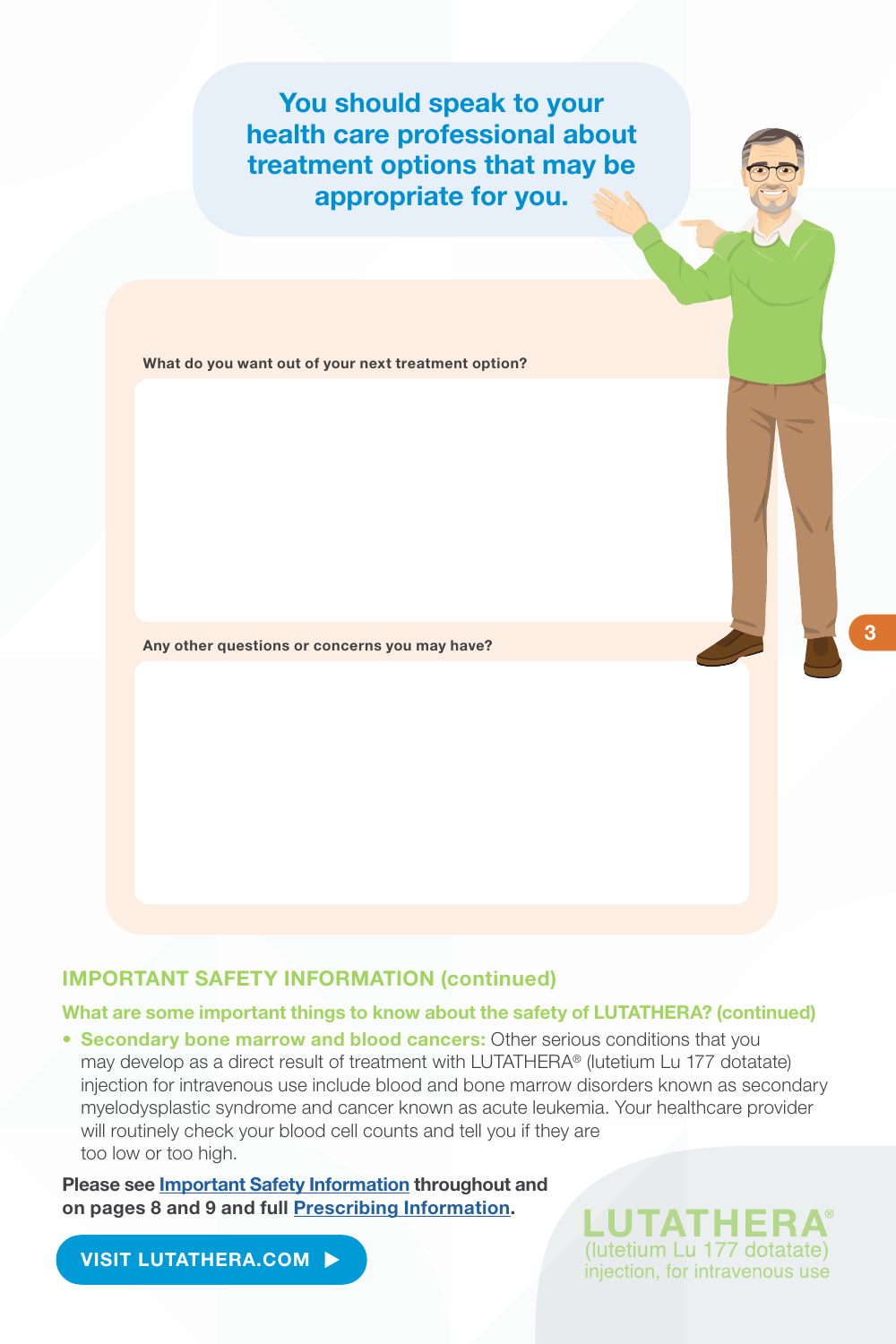## Understanding LUTATHERA

Here is some important information about LUTATHERA® (lutetium Lu 177 dotatate) injection for intravenous use that might be helpful to know before talking to your health care professional. We have also provided additional space to write down other questions or thoughts you may want to discuss. If you have additional questions about LUTATHERA, please speak to your health care professional.

## What Is LUTATHERA?

- LUTATHERA is a prescription treatment for adults with a type of cancer known as gastroenteropancreatic neuroendocrine tumor (GEP-NET) that has somatostatin hormone receptors
- LUTATHERA is the first and only radioligand therapy (also known as RLT) for GEP-NET, a medicine from a class of drugs called peptide receptor radionuclide therapy (also known as PRRT)
	- LUTATHERA uses radiation to target and damage cells that are positive for the somatostatin hormone receptor, including cancer cells and neighboring cells
- LUTATHERA is given as an intravenous (IV) infusion

Write down any other questions or thoughts about this topic you may have.

## IMPORTANT SAFETY INFORMATION (continued)

#### What are some important things to know about the safety of LUTATHERA? (continued)

• Kidney problems: Treatment with LUTATHERA will expose your kidneys to radiation and may impair their ability to work as normal. You may be at an increased risk for kidney problems after LUTATHERA treatment if you already have kidney impairment before treatment. In some cases, patients have experienced kidney failure after treatment with LUTATHERA. Your healthcare provider will provide you with an amino acid solution before, during, and after LUTATHERA to help protect your kidneys. You should stay well hydrated before, during, and after your treatment. You should urinate frequently during and after administration of LUTATHERA. Your doctor will monitor your kidney function and may withhold, reduce, or stop your LUTATHERA treatment accordingly.

Please se[e Important Safety Information t](#page-7-0)hroughout and on pages 8 and 9 and ful[l Prescribing Information.](https://www.novartis.us/sites/www.novartis.us/files/lutathera.pdf)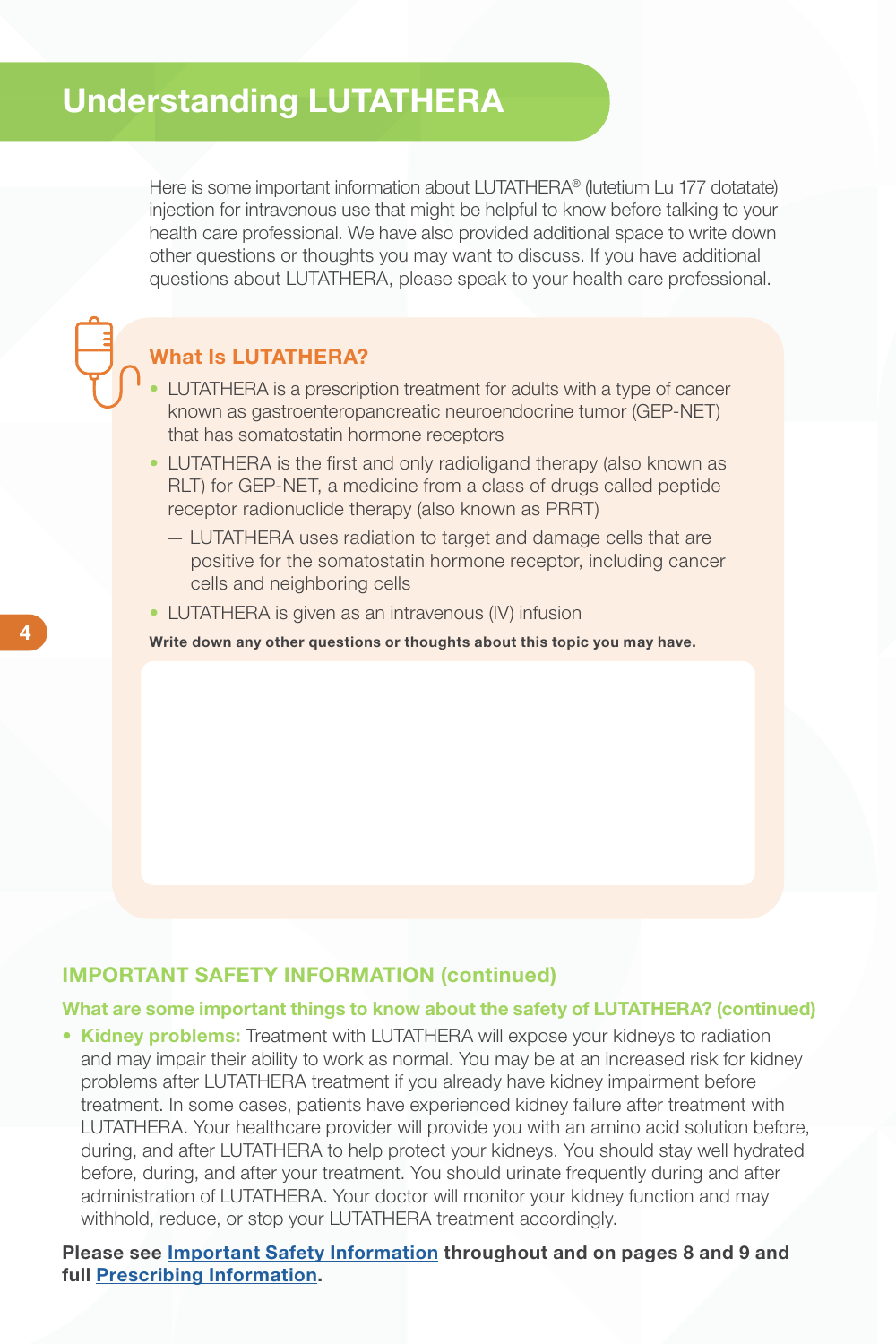

### How Does LUTATHERA Work?

LUTATHERA® (lutetium Lu 177 dotatate) injection for intravenous use is believed to work differently from most cancer medications for GEP-NET, with a 2-part approach that specifically targets and enters the cells that have somatostatin receptors, releasing energy in the form of radiation that damages them and nearby cells. In other words, LUTATHERA is a "key" that connects with the "lock" (cells containing somatostatin receptors).

Write down any other questions or thoughts about this topic you may have.



## What Were the Clinical Trial Results?

In a clinical trial, 229 people with midgut NETs who received LUTATHERA in combination with 30 mg of long-acting octreotide were compared with those who received 60 mg of long-acting octreotide alone.

In the LUTATHERA group, the relative risk of cancer getting worse or death was reduced by 79% compared with people treated with 60 mg of long-acting octreotide alone.

The most common and most serious side effects of LUTATHERA included: vomiting, nausea, decreased blood cell counts, increased liver enzymes, decreased blood potassium levels, and increased blood glucose.

Write down any other questions or thoughts about this topic you may have.

#### IMPORTANT SAFETY INFORMATION (continued)

#### What are some important things to know about the safety of LUTATHERA? (continued)

• Liver problems: In clinical studies of LUTATHERA, less than 1% of patients were reported to have tumor bleeding (hemorrhage), swelling (edema) or tissue damage (necrosis) to the liver. If you have tumors in your liver, you may be more likely to experience these side effects. Signs that you may be experiencing liver damage include increases in blood markers called ALT, AST and GGT. Your healthcare provider will monitor your liver using blood tests and may need to withhold, reduce, or stop your LUTATHERA treatment accordingly.

Please se[e Important Safety Information t](#page-7-0)hroughout and on pages 8 and 9 and ful[l Prescribing Information.](https://www.novartis.us/sites/www.novartis.us/files/lutathera.pdf)

[VISIT LUTATHERA.COM](https://www.lutathera.com)  $\blacktriangleright$ 

(lutetium Lu 177 dotatate) injection, for intravenous use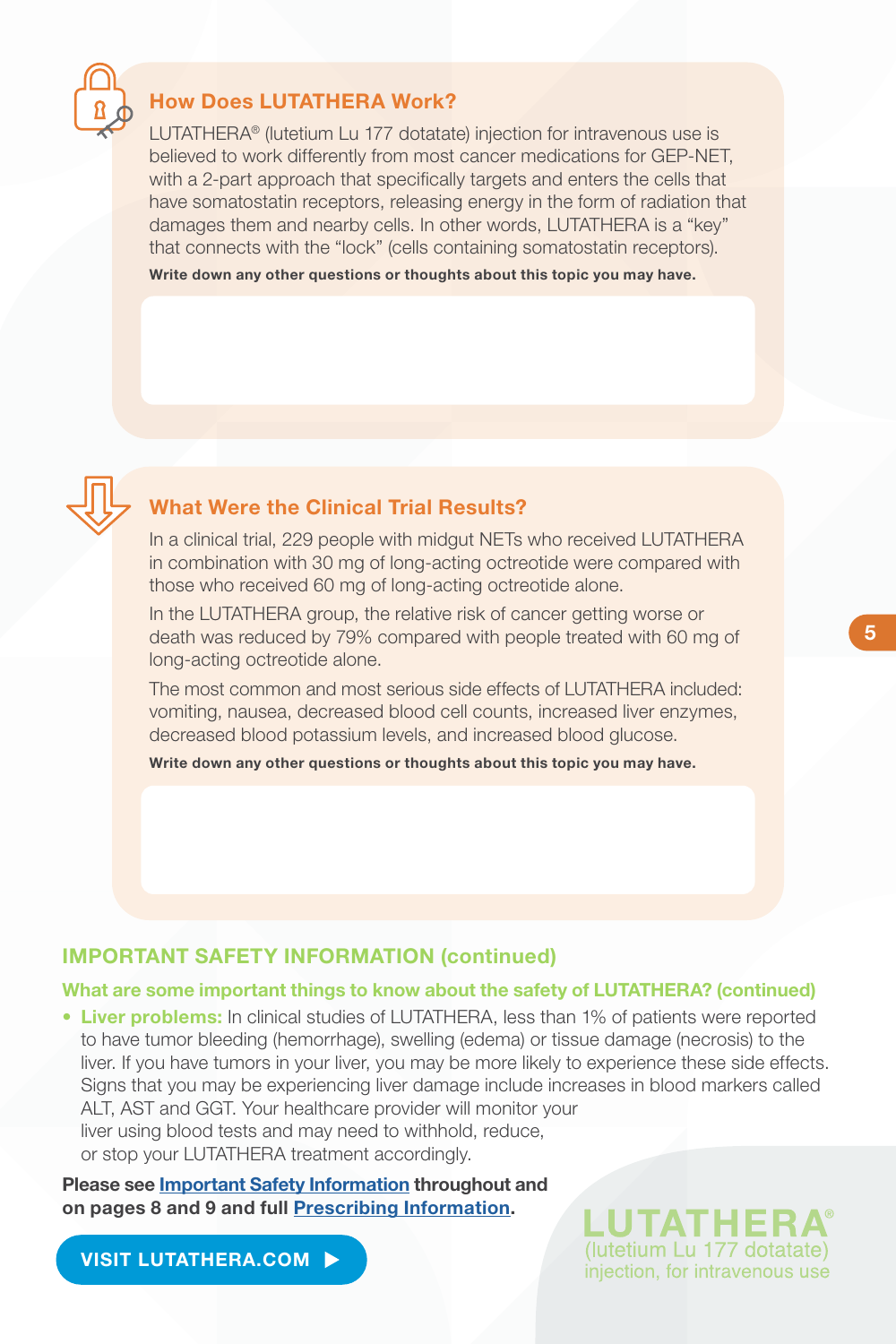## Potential Side Effects

#### What Are Some Important Things To Know About LUTATHERA?

All prescription medications come with safety considerations. Some considerations you should be aware of before starting LUTATHERA® (lutetium Lu 177 dotatate) injection for intravenous use relate to:

- Radiation exposure
- Bone marrow problems
- Secondary bone marrow and blood cancers
- Kidney problems
- Liver problems
- Hormonal gland problems (hormonal crisis)
- Infertility
- Embrvo-fetal toxicity

#### What Side Effects Could I Experience With LUTATHERA?

LUTATHERA may cause side effects. Some of these side effects can be serious, and your health care professional may need to adjust or stop your treatment if you experience any of these. You should always follow the instructions of your health care professional.

In clinical trials, the most common grade 3/4 (severe) adverse reactions occurring with a greater frequency among patients receiving LUTATHERA included:

- Vomiting
- Nausea
- Decreased blood cell counts
- Increased liver enzymes
- Decreased blood potassium levels
- Increased glucose in the bloodstream

Talk to your health care professional if you experience any side effects. There are other possible side effects of LUTATHERA. For more information, and to learn more about LUTATHERA, talk to your health care professional.

### IMPORTANT SAFETY INFORMATION (continued)

#### What are some important things to know about the safety of LUTATHERA? (continued)

• Hormonal gland problems (carcinoid crisis): During your treatment you may experience certain symptoms that are related to hormones released from your cancer. These symptoms may include flushing, diarrhea, difficulty breathing (bronchospasm), and low blood pressure (hypotension), and may occur during or within the 24 hours after your first LUTATHERA treatment. Your healthcare provider will monitor you closely. Speak with your healthcare provider if you experience any of these signs or symptoms.

Please see **Important Safety Information** throughout and on pages 8 and 9 and ful[l Prescribing Information.](https://www.novartis.us/sites/www.novartis.us/files/lutathera.pdf)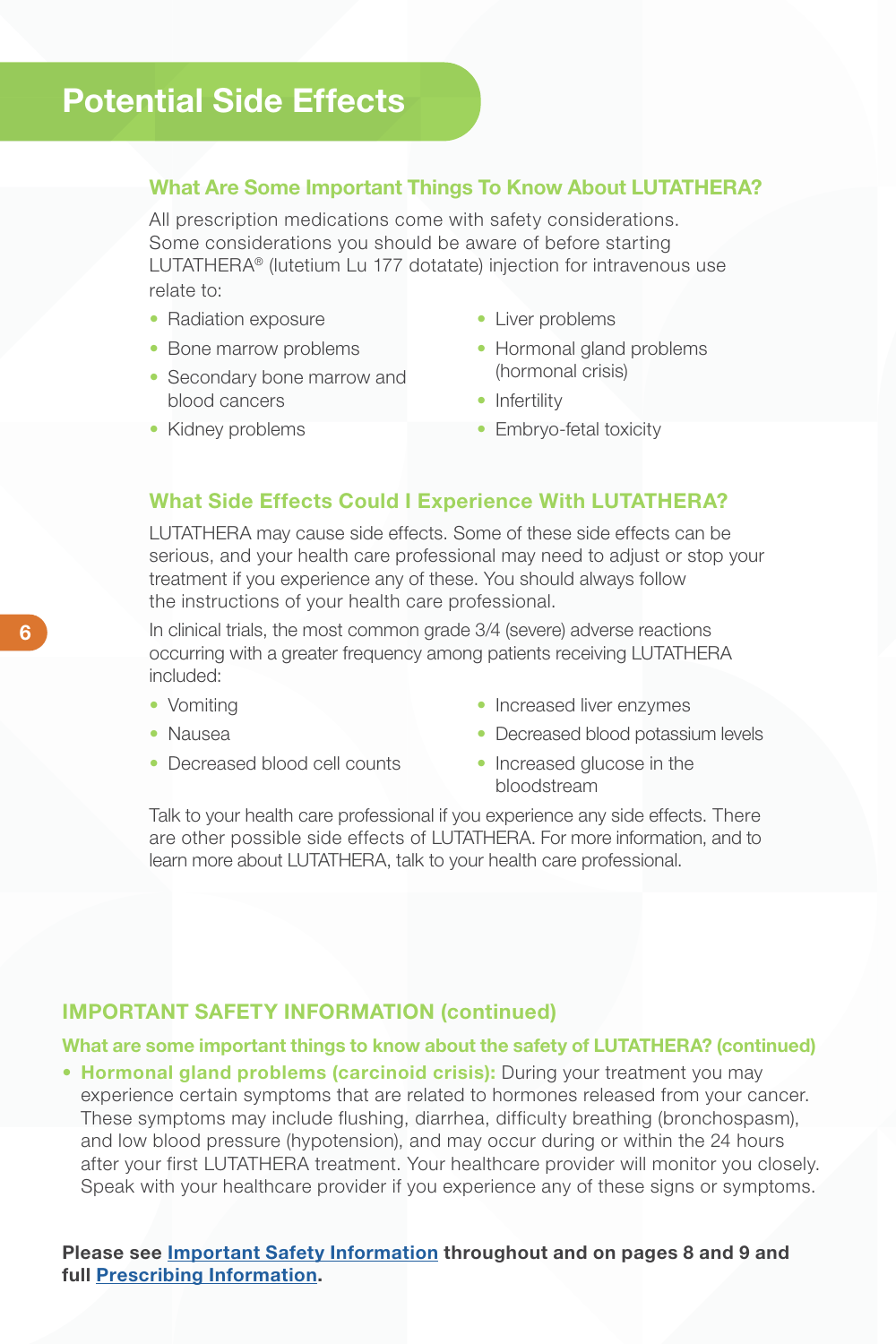

Talk to your health care professional if you have concerns or experience any side effects.

Please see additional warnings in this brochure or in the full Prescribing Information regarding pregnancy, breastfeeding, and use of birth control.

You are encouraged to report negative side effects of prescription drugs to the FDA. Visi[t www.fda.gov/medwatch o](http://www.fda.gov/medwatch)r call 1-800-FDA-1088.

#### IMPORTANT SAFETY INFORMATION (continued)

#### What are some important things to know about the safety of LUTATHERA? (continued)

- Pregnancy warning: Tell your healthcare provider if you are pregnant. LUTATHERA® (lutetium Lu 177 dotatate) injection for intravenous use can harm your unborn baby. Females should use an effective method of birth control during treatment and for 7 months after the final dose of LUTATHERA. Males with female partners should use an effective method of birth control during treatment and for 4 months after the final dose of LUTATHERA.
- Breastfeeding warning: You should not breastfeed during treatment with LUTATHERA and for 2.5 months after your final dose of LUTATHERA.
- Fertility problems: Treatment with LUTATHERA may cause infertility. This is because radiation absorbed by your testis or ovaries over the treatment period falls in the range of exposure where temporary or permanent infertility may occur.

Please se[e Important Safety Information t](#page-7-0)hroughout and on pages 8 and 9 and ful[l Prescribing Information.](https://www.novartis.us/sites/www.novartis.us/files/lutathera.pdf)

[VISIT LUTATHERA.COM](https://www.lutathera.com)

(lutetium Lu 177 dotatate) injection, for intravenous use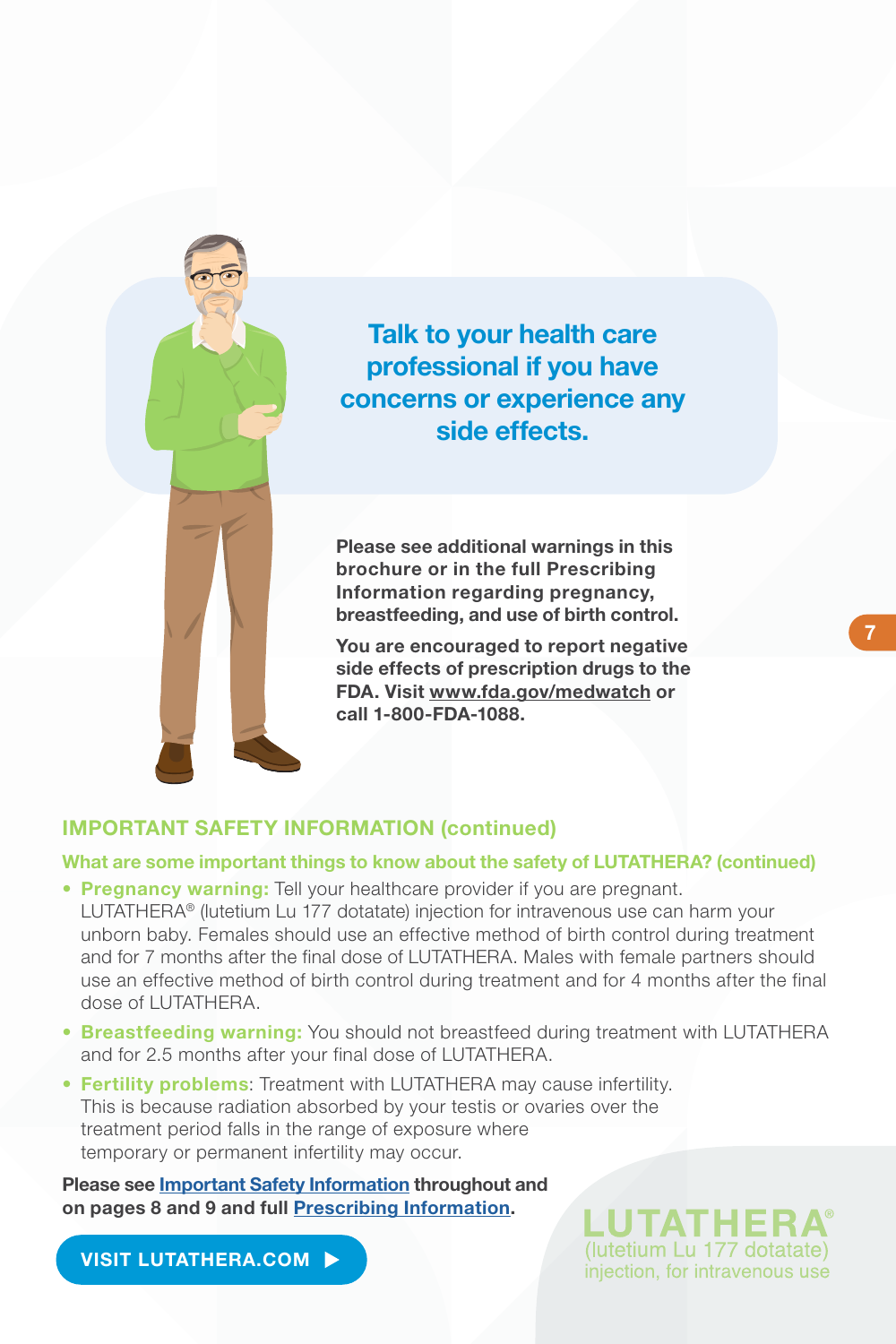### <span id="page-7-0"></span>What is LUTATHERA?

LUTATHERA® (lutetium Lu 177 dotatate) injection for intravenous use is a prescription medicine used to treat adults with a type of cancer known as gastroenteropancreatic neuroendocrine tumors (GEP-NETs) that are positive for the hormone receptor somatostatin, including GEP-NETs in the foregut, midgut, and hindgut.

### IMPORTANT SAFETY INFORMATION

#### What are some important things to know about the safety of LUTATHERA?

LUTATHERA is associated with some serious safety considerations, and in some cases these may require your healthcare provider to adjust or stop your treatment. You should always follow your healthcare provider's instructions. Safety considerations include:

- Radiation exposure: Treatment with LUTATHERA will expose you to radiation which can contribute to your long-term radiation exposure. Overall radiation exposure is associated with an increased risk for cancer. The radiation will be detectable in your urine for up to 30 days following administration of the drug. It is important to minimize radiation exposure to household contacts consistent with good radiation safety practices as advised by your healthcare provider.
- Bone marrow problems: Treatment with LUTATHERA increases the risk of myelosuppression, a condition in which bone marrow activity is decreased, resulting in a drop in blood cell counts. You may experience blood-related side effects such as low red blood cells (anemia), low numbers of cells that are responsible for blood clotting (thrombocytopenia), and low numbers of white blood cells (neutropenia). Speak with your healthcare provider if you experience any signs or symptoms of infection, fever, chills, dizziness, shortness of breath or increased bleeding or bruising. Your healthcare provider may need to adjust or stop your treatment accordingly.
- Secondary bone marrow and blood cancers: Other serious conditions that you may develop as a direct result of treatment with LUTATHERA include blood and bone marrow disorders known as secondary myelodysplastic syndrome and cancer known as acute leukemia. Your healthcare provider will routinely check your blood cell counts and tell you if they are too low or too high.
- **Kidney problems:** Treatment with LUTATHERA will expose your kidneys to radiation and may impair their ability to work as normal. You may be at an increased risk for kidney problems after LUTATHERA treatment if you already have kidney impairment before treatment. In some cases, patients have experienced kidney failure after treatment with LUTATHERA. Your healthcare provider will provide you with an amino acid solution before, during, and after LUTATHERA to help protect your kidneys. You should stay well hydrated before, during, and after your treatment. You should urinate frequently during and after administration of LUTATHERA. Your doctor will monitor your kidney function and may withhold, reduce, or stop your LUTATHERA treatment accordingly.
- Liver problems: In clinical studies of LUTATHERA, less than 1% of patients were reported to have tumor bleeding (hemorrhage), swelling (edema) or tissue damage (necrosis) to the liver. If you have tumors in your liver, you may be more likely to experience these side effects. Signs that you may be experiencing liver damage include increases in blood markers called ALT, AST and GGT. Your healthcare provider will monitor your liver using blood tests and may need to withhold, reduce, or stop your LUTATHERA treatment accordingly.

Please see Important Safety Information throughout and on pages 8 and 9 and ful[l Prescribing Information.](https://www.novartis.us/sites/www.novartis.us/files/lutathera.pdf)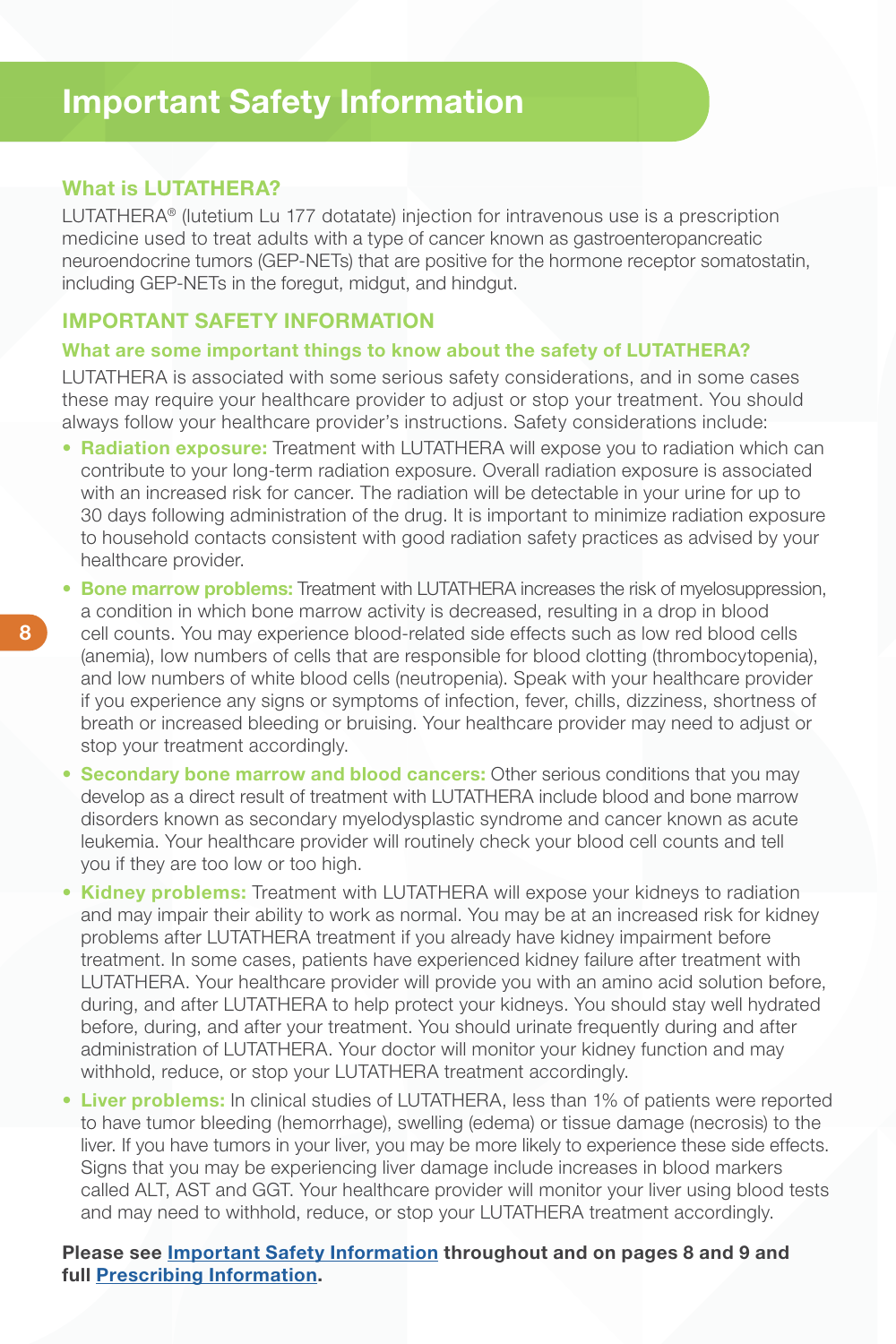## Important Safety Information (continued)

- Hormonal gland problems (carcinoid crisis): During your treatment you may experience certain symptoms that are related to hormones released from your cancer. These symptoms may include flushing, diarrhea, difficulty breathing (bronchospasm), and low blood pressure (hypotension), and may occur during or within the 24 hours after your first LUTATHERA® (lutetium Lu 177 dotatate) injection for intravenous use treatment. Your healthcare provider will monitor you closely. Speak with your healthcare provider if you experience any of these signs or symptoms.
- Pregnancy warning: Tell your healthcare provider if you are pregnant. LUTATHERA can harm your unborn baby. Females should use an effective method of birth control during treatment and for 7 months after the final dose of LUTATHERA. Males with female partners should use an effective method of birth control during treatment and for 4 months after the final dose of LUTATHERA.
- Breastfeeding warning: You should not breastfeed during treatment with LUTATHERA and for 2.5 months after your final dose of LUTATHERA.
- Fertility problems: Treatment with LUTATHERA may cause infertility. This is because radiation absorbed by your testis or ovaries over the treatment period falls in the range of exposure where temporary or permanent infertility may occur.

#### What are the most common side effects of LUTATHERA?

The most common and most serious side effects of LUTATHERA include: vomiting, nausea, decreased blood cell counts, increased liver enzymes, decreased blood potassium levels, and increased blood glucose.

Talk to your doctor if you experience any of these side effects. There are other possible side effects of LUTATHERA. For more information, and to learn more about LUTATHERA, talk to your doctor or healthcare provider.

#### What other medicines may interact with LUTATHERA?

Tell your healthcare provider if you are taking any other medications. Somatostatin analogs and corticosteroids may affect how your LUTATHERA treatment works. You should stop taking your long-acting somatostatin analog at least 4 weeks before LUTATHERA treatment. You may continue taking short-acting somatostatin analogs up to 24 hours before your LUTATHERA treatment. Avoid repeated high doses of glucocorticosteroids during treatment with LUTATHERA.

You are encouraged to report negative side effects of prescription drugs to the FDA. Visit [www.fda.gov/medwatch o](http://www.fda.gov/medwatch)r call 1-800-FDA-1088.

Distributed by: Advanced Accelerator Applications, NJ 07041

Please se[e Important Safety Information t](#page-7-0)hroughout and on pages 8 and 9 and ful[l Prescribing Information.](https://www.novartis.us/sites/www.novartis.us/files/lutathera.pdf)

[VISIT LUTATHERA.COM](https://www.lutathera.com)  $\blacktriangleright$ 

(lutetium Lu 177 dotatate) injection, for intravenous use